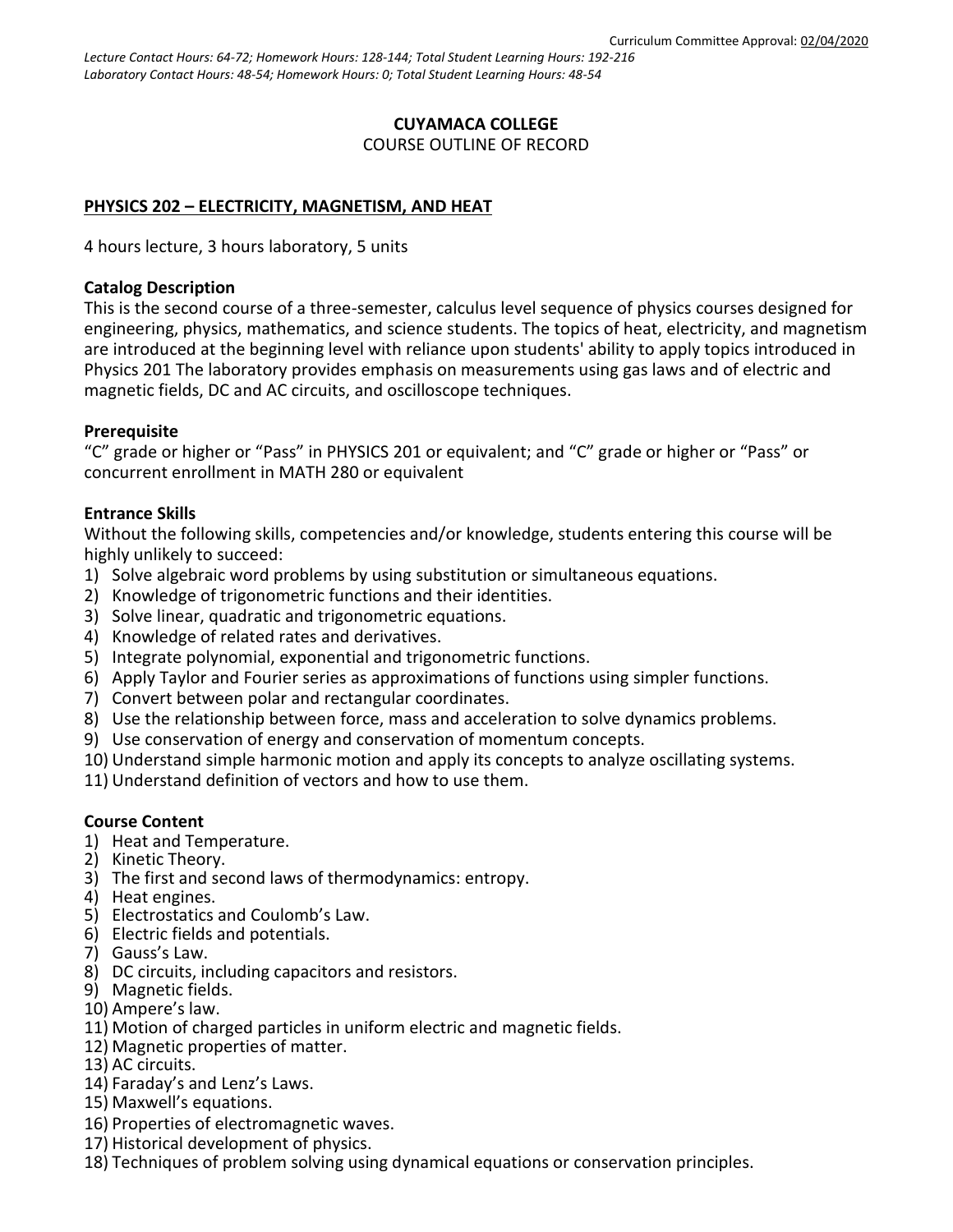- 19) Use of basic and advanced equipment to perform experiments illustrative of the topics covered in lecture.
- 20) Analysis of experimental data, including use of error propagation, units, and significant figures.

# **Course Objectives**

Students will be able to:

- 1) Describe basic concepts in electricity, and magnetism, and heat and apply laws and principles of physics to events related to these topics.
- 2) Analyze thermodynamic systems in terms of the gas laws and the first and second laws of thermodynamics.
- 3) Analyze systems of charges and current distributions to determine electric fields and potentials and magnetic fields.
- 4) Predict the trajectory of charged particle in electric and magnetic fields.
- 5) Analyze circuits in terms of current, potential difference, and power dissipation.
- 6) Evaluate written problems on all topics to determine which physical laws and concepts are required for the solutions.
- 7) Calculate solutions to physics problems using the fundamental principles of physics and algebraic, trigonometric, and calculus principles.
- 8) Employ basic measurement equipment and laboratory techniques to study the laws and principles used in the course.
- 9) Assess the importance of measurement errors in laboratory experiments and evaluate experimental results in terms of expected results.

# **Method of Evaluation**

A grading system will be established by the instructor and implemented uniformly. Grades will be based on demonstrated proficiency in the subject matter determined by multiple measurements for evaluation, one of which must be essay exams, skills demonstration or, where appropriate, the symbol system.

- 1) Quizzes, exams that measure students' ability to recognize physical situations and the concepts associated with them, and use mathematical expressions to formulate solutions while under a time pressure.
- 2) Homework that measures students' ability to use the fundamental principles of physics and symbolic logic skills to calculate solutions to physics problems.
- 3) Lab techniques as demonstrated by students' ability to design an experiment, set up the equipment, make the appropriate measurements, and maintain a safe work environment.
- 4) Lab reports will demonstrate students' ability to use the English language; record, interpret and analyze data; and draw conclusions from the results.
- 5) Physics research paper(s) in which students are required to analyze, interpret and draw conclusions from scientific sources.
- 6) Participation based on in-class responses to questions, contribution to discussions, and attendance.

# **Special Materials Required of Student**

Scientific calculator

## **Minimum Instructional Facilities**

- 1) Laboratory with blackboard, Smart Cart, appropriate lab/demonstration equipment
- 2) Computers with data acquisition probes

# **Method of Instruction**

- 1) Integrated lecture, demonstration, discussion
- 2) Small/large group discussion
- 3) In-class activities and independent homework, research projects